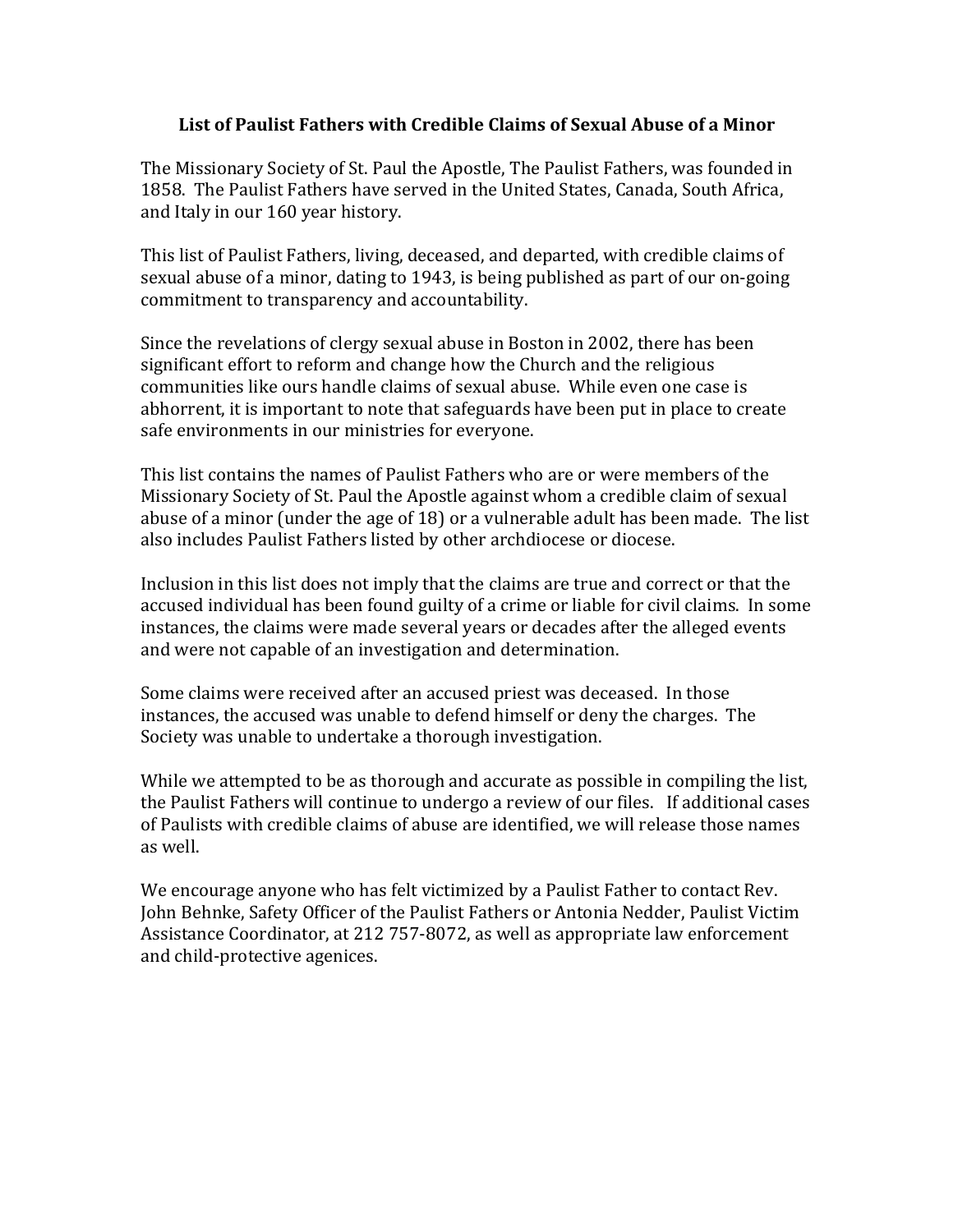### **PAULIST FATHERS WITH CREDIBLE CLAIMS**

Third Update October 15, 2020

### **DECEASED AND FORMER PAULIST FATHERS WITH CREDIBLE CLAIMS**

Some claims were received after an accused priest was deceased or departed the Society. In those instances, the accused was unable to defend himself, deny the charges, or be reached. The Society was unable to undertake a thorough investigation. Deceased and former individuals are included in this list based upon the fact that an *accusation was reported and found credible.* 

#### **Ronald Francis Burt, C.S.P.**

Date of Birth: 10/13/1921 Date of Ordination: 05/01/1951 Date of Death: 10/24/1994

Assignments: 

| New York Archdiocese      | St Paul the Apostle Church      | 1951-1955 |
|---------------------------|---------------------------------|-----------|
| Los Angeles Archdiocese   | St. Paul the Apostle Church     | 1955-1962 |
| Johannesburg, S.A.        | <b>Blessed Sacrament Parish</b> | 1962-1963 |
| New York Archdiocese      | <b>Good Shepherd Parish</b>     | 1963-1986 |
| Palm Beach Diocese        | Paulist Residence, Vero Beach   | 1987-1992 |
| Cherry Valley, California | Guadalupe Care & Retreat Center | 1992-1994 |

Incident Location/Date: Good Shepherd Parish, 1973-79. Date Reported: circa September 1986, 2018

#### **David Paul Chandler**

Date of Birth: 12/6/1946 Date of Ordination: 05/17/75 Departed Paulist Fathers: 12/17/82 Living: Current Location Unknown

| Assignments:          |                             |           |
|-----------------------|-----------------------------|-----------|
| <b>Austin Diocese</b> | (Deacon) St. Austin         | 1974-1975 |
| Los Angeles Arch.     | St. Paul the Apostle Church | 1975-1978 |
| <b>Tucson Diocese</b> | St. Cyril's Parish          | 1978-1981 |
| Leave of Absence      |                             | 1981-1982 |

Allegation Location/Date: St. Paul the Apostle Church, 1982 Reported: 1986, 2004

# **Thomas Joseph Dove, C.S.P.**

Date of Birth: 3/2/1934 Date of Ordination: 05/01/61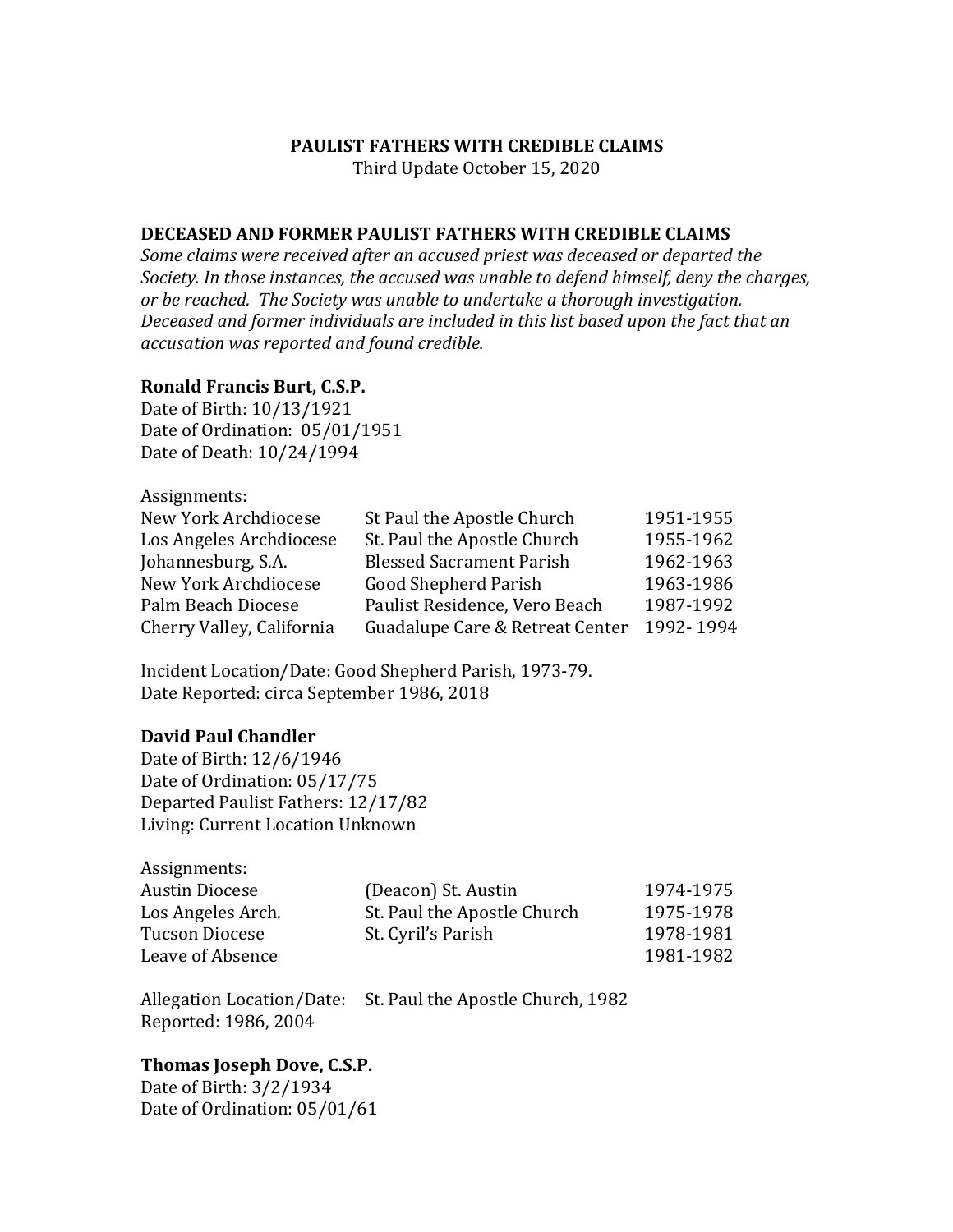Suspended from Ministry: 11/2014 Date of Death: 10/02/2020

| Assignments:           |                                   |           |
|------------------------|-----------------------------------|-----------|
| Boston Arch.           | Park Street Center                | 1961-1962 |
| Salt Lake City Diocese | St. Rose of Lima Church           | 1962-1965 |
| Los Angeles Arch.      | St. Paul the Apostle Church/      |           |
|                        | <b>Information Center</b>         | 1965-1975 |
| New York Arch.         | <b>Paulist Press</b>              | 1975-1976 |
| Toronto, Canada        | <b>Paulist Information Centre</b> | 1976-1985 |
| Notre Dame University  | Sabbatical                        | 1985      |
| Chicago Archdiocese    | Old St. Mary's Parish             | 1985-1992 |
| <b>Memphis Diocese</b> | St. Patrick's Church              | 1992-1994 |
| San Francisco Arch.    | Old St. Mary's Cathedral          | 1992-2014 |
| San Francisco Arch.    | In residence                      | 2014-2019 |
| San Francisco Arch.    | <b>Nursing Home</b>               | 2019-2020 |

Allegation Location/Date: St. Paul the Apostle, 1975 Reported: November 2014 

# **Vincent Francis Holden, C.S.P.**

Date of Birth: 04/21/1911 Date of Ordination: 01/29/1937 Date of Death: 08/23/1972

| Assignments:                |                              |             |
|-----------------------------|------------------------------|-------------|
| New York Archdiocese        | <b>Good Shepherd Parish</b>  | Summer 1937 |
| Washington Arch.            | St. Paul's College           | 1937-1939   |
| <b>Austin Diocese</b>       | St. Austin's/Campus Ministry | 1939-1942   |
| <b>New York Archdiocese</b> | St. Paul the Apostle         | 1942-1943   |
|                             | <b>Mission Band</b>          | 1943        |
|                             | <b>Information Center</b>    | 1943-1949   |
| Detroit Archdiocese         | <b>Paulist Mission Band</b>  | 1949-1952   |
| New York Archdiocese        | <b>Paulist Archives</b>      | 1952-1956   |
| <b>Patterson Diocese</b>    | <b>Paulist Novitiate</b>     | 1956-1965   |
| New York Archdiocese        | <b>Mission Band</b>          | 1965-1972   |

Allegation Location/Date: St. Paul the Apostle, New York City, 1943 Reported: 2010, 2019

### **Stephan Leslie Johnson**

Date of Birth: 01/04/1953 Date of Ordination: 05/16/1981 Left Priesthood & Paulist Fathers: 07/12/1996 Living: Current Address Unknown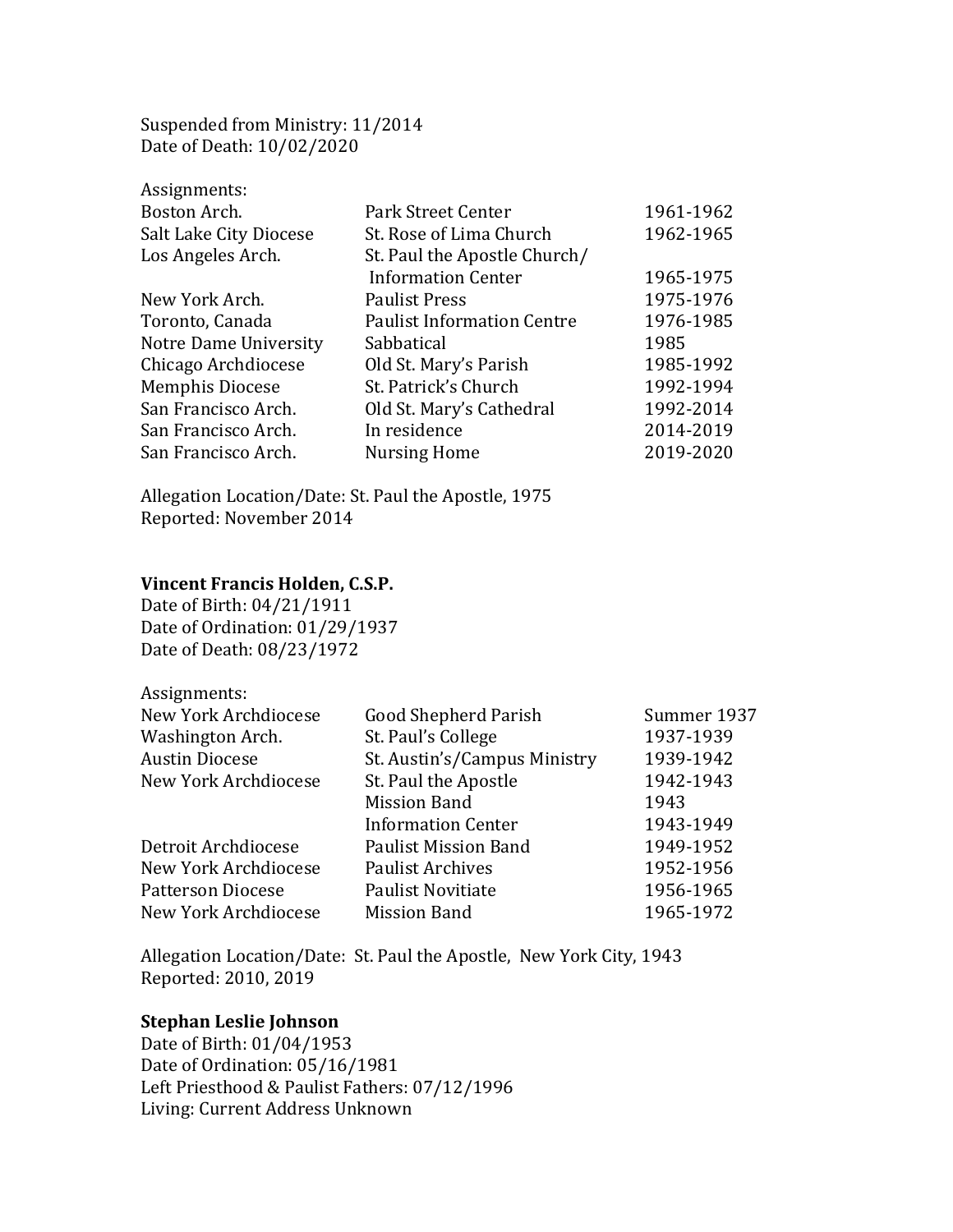| Los Angeles Arch        | St. Mark's University Parish<br>Goleta, California | 1981-1983 |
|-------------------------|----------------------------------------------------|-----------|
| Norwich Diocese         | St. Thomas Aquinas Univ. Parish<br>Storrs, CT      | 1983-1987 |
| Los Angeles Arch.       | <b>Indult of Exclaustration</b>                    | 1987-1989 |
|                         | DeSales Hall,                                      | 1989-1990 |
|                         | Bellflower, CA                                     |           |
|                         | St. John Bosco High School                         | 1990-1991 |
|                         | Bellflower, CA                                     |           |
| <b>Columbus Diocese</b> | St. Thomas More Newman Ctr.                        | 1991-1995 |
|                         | Leave of Absence                                   | 1995-1996 |

Allegation Location/Date: Ashford Motel/Catholic High School, Storrs, CT 1985-1987

Reported: 2018

# Thomas Reon Paul Marshall, Jr., C.S.P.

Date of Birth: 10/30/1928 Date of Ordination: 05/01/1959 Date of Death: 12/24/2012

Assignments: 

| <b>Boston Archdiocese</b> | Park Street Center          | 1959-1960 |
|---------------------------|-----------------------------|-----------|
| Los Angeles Arch.         | St. Paul the Apostle Church | 1960-1962 |
| Chicago Arch.             | Old St. Mary's Church       | 1962-1966 |
| Toronto Arch.             | St. Peter's Church/Missions | 1966-2002 |
|                           | <b>Senior Ministry</b>      | 2002-2009 |
|                           | Nursing Home                | 2009-2012 |

Allegation Location/Date: St. Paul the Apostle Church, Los Angeles, 1959-1960 Reported: 2002 Allegation Location/Date: St. Paul the Apostle Church, Los Angeles, 1960-1962 Reported: 2003 Allegation Location/Date: St. Mary of the Lake, Lake George NY 1956 & 1959. Reported: 2008 Allegation Location/Date: St. Teresa Parish, Buffalo, 1982 Reported: 2018 Allegation Location/Date: St. Paul the Apostle Church, Los Angeles, 1961-62 Reported: 2018

# **Robert Paul Michele, C.S.P.**

Date of Birth: 12/21/1927 Date of Ordination: 05/03/1955 Date of Death: 09/23/2020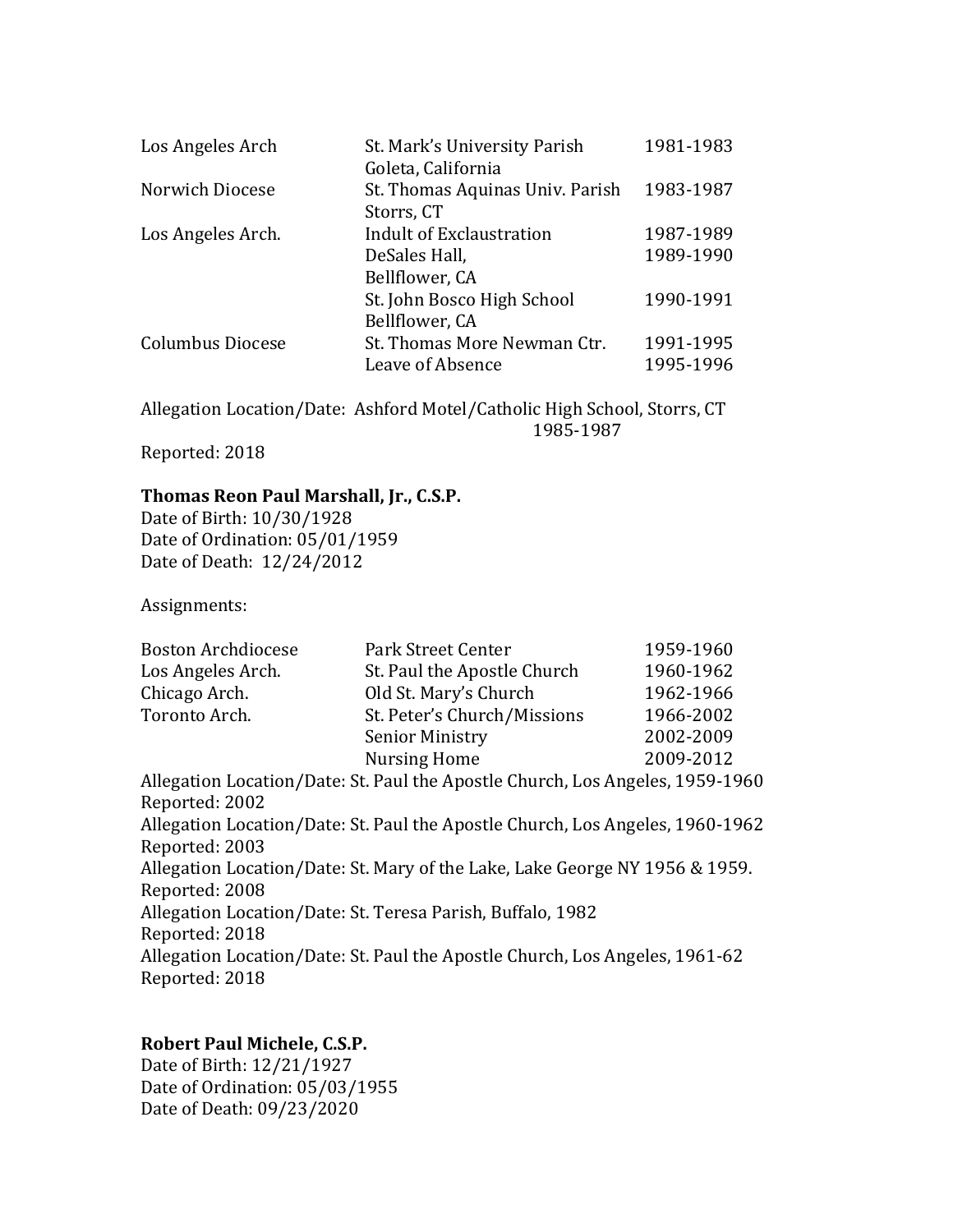| Assignments:          |                              |           |
|-----------------------|------------------------------|-----------|
| San Francisco Arch.   | Old St. Mary's Cathedral     | 1955      |
| <b>Austin Diocese</b> | St. Austin's Church          | 1955-1958 |
| New York Arch.        | St. Paul the Apostle Church  | 1958-1961 |
|                       | <b>Missions</b>              | 1961-1963 |
| Mobile, AL, Arch.     | Paulist Information Ctr.     | 1963-1964 |
| Portland, OR, Arch.   | St. Philip Neri Parish       | 1964-1968 |
| Vancouver Arch.       | Paulist Information Ctr.     | 1968-1972 |
| Portland Arch.        | St. Philip Neri Parish       | 1972-1973 |
| Boston Arch.          | St. Ann's Parish             | 1973-1979 |
| Toronto Arch.         | St. Peter's Church           | 1979-1981 |
| San Francisco Arch.   | Old St. Mary's Cathedral     | 1981-1986 |
| <b>Baltimore Arch</b> | Johns Hopkins Univ. Ministry | 1986-1989 |
| <b>Austin Diocese</b> | St. Austin's Church          | 1989-1991 |
|                       | <b>Senior Ministry</b>       | 1991-2011 |
| Portland Arch.        | <b>Nursing Home</b>          | 2011-2020 |

Allegation Location/Date: St. Philip Neri Church, Portland, 1964 Reported: 2005. Unsubstantiated after investigation.

Allegation Location/Date: St. Philip Neri Church, Portland, 1964-1968 Reported: 2018

# **John Dennis Mitchell, C.S.P.**

Date of Birth: 05/30/1909 Date of Ordination: 02/24/1938 Date of Death: 12/18/1996

# **Assignments:**

| Nashville Diocese       | Good Shepherd Parish, Winchester 1938 |           |
|-------------------------|---------------------------------------|-----------|
| Salt Lake City Diocese  | St. Paul the Apostle, Vernal          | 1938-1941 |
| Charleston, SC, Diocese | St. Andrew's, Clemson                 | 1941      |
| New York Archdiocese    | St. Paul the Apostle/Mission          | 1941-1942 |
| Nashville Diocese       | <b>Missions</b>                       | 1942      |
| Detroit Archdiocese     | <b>Wayne State Campus Ministry</b>    | 1942-1943 |
| Salt Lake City Diocese  | St. Olaf Parish, Bountiful UT         | 1943-1946 |
| Minneapolis/St. Paul    | St. Lawrence Church                   | 1946-1952 |
| Toronto Archdiocese     | St. Peter's Church                    | 1952-1956 |
| New York Arch.          | <b>Paulist General Offices</b>        | 1956-1964 |
|                         | <b>Good Shepherd Parish</b>           | 1961-1964 |
| Los Angeles Arch        | St. Paul the Apostle                  | 1964-1970 |
| San Francisco Arch      | Paulist Res./Special Assignment       | 1970-1971 |
| New York Arch           | Hosp. Chaplaincy/Calvary Hosp.        | 1971-1978 |
| San Diego               | Hosp. Chaplain/Mercy Hosp.            | 1978-1980 |
| New York Archdiocese    | <b>Paulist House/Senior Ministry</b>  | 1980-1996 |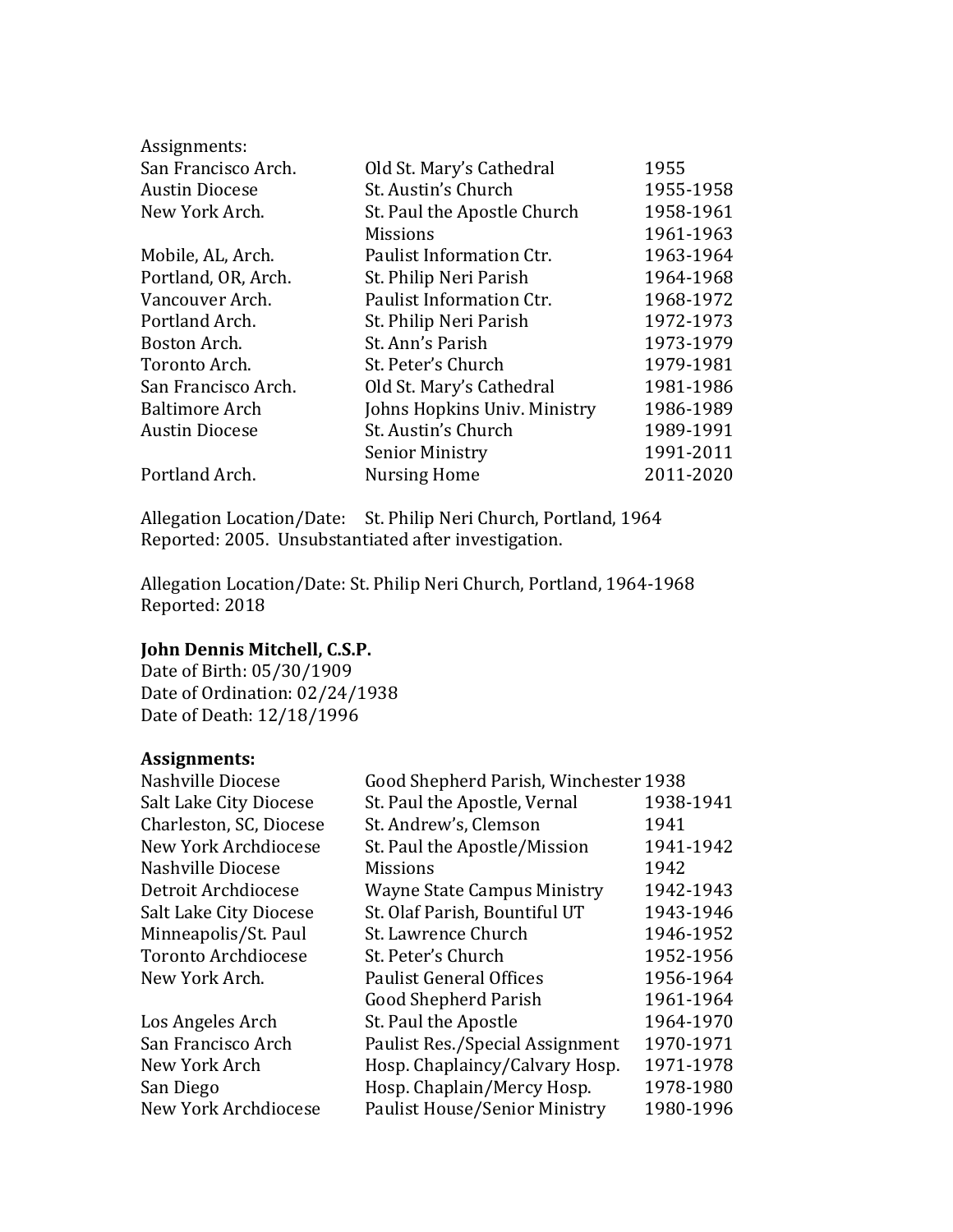Allegation Location/Date: St. Paul the Apostle Church, Los Angeles, 1968 Reported: 1994

# Rocco Francis Perone, C.S.P.

Date of Birth: 05/01/1920 Date of Ordination: 05/03/1949 Date of Death: 05/05/1992

| Old St. Mary's Church   | 1949-1950                                        |
|-------------------------|--------------------------------------------------|
|                         | 1950-1956                                        |
| St. Rose of Lima Church | 1956-1957                                        |
| St. Austin's/Missions   | 1957-1988                                        |
| St. Peter's Church      | 1988-1989                                        |
|                         | 1989-1992                                        |
|                         | St. Philip Neri Church<br><b>Senior Ministry</b> |

Allegations Location/Date: St. Philip Neri, Portland, 1950-1956, multiple cases Reported: 2002 Allegation Location/Date: Casper, WY, 1956 Reported: 1956, 2002 Allegation Location/Date: St. James the Greater Church, Oklahoma City, OK, 1958-1962 Reported: 2018 Allegation Location/Date: Beaumont, TX, 1965-1975 (2 Cases) Reported: 2019

# Edward Augustine Sheehy, C.S.P.

Date of Birth: 07/30/1912 Date of Ordination: 05/18/1940 (Diocese of Portland, Maine) Date of Reception into Paulist Fathers: 09/08/1952 Date of Death: 10/03/1988

| Assignments:       |                                 |           |
|--------------------|---------------------------------|-----------|
| Boston Arch.       | Park Street Center              | 1953-1955 |
| San Francisco      | Old St. Mary's Cathedral        | 1955-1957 |
|                    | <b>Missions</b>                 | 1957-1958 |
| Johannesburg, S.A. | <b>Blessed Sacrament Church</b> | 1958-1962 |
| San Francisco      | In Residence (sick leave)       | 1962-1963 |
| Los Angeles        | <b>Missions</b>                 | 1963-1964 |
| New York           | St. Paul the Apostle Church     | 1964-1968 |
| <b>Baltimore</b>   | St. Peter's Minor Seminary      | 1968-1969 |
| New York           | St. Paul the Apostle            | 1969-1984 |
|                    | <b>Senior Ministry Status</b>   | 1984-1988 |
|                    |                                 |           |

Allegation Location/Date: San Diego, 1955-57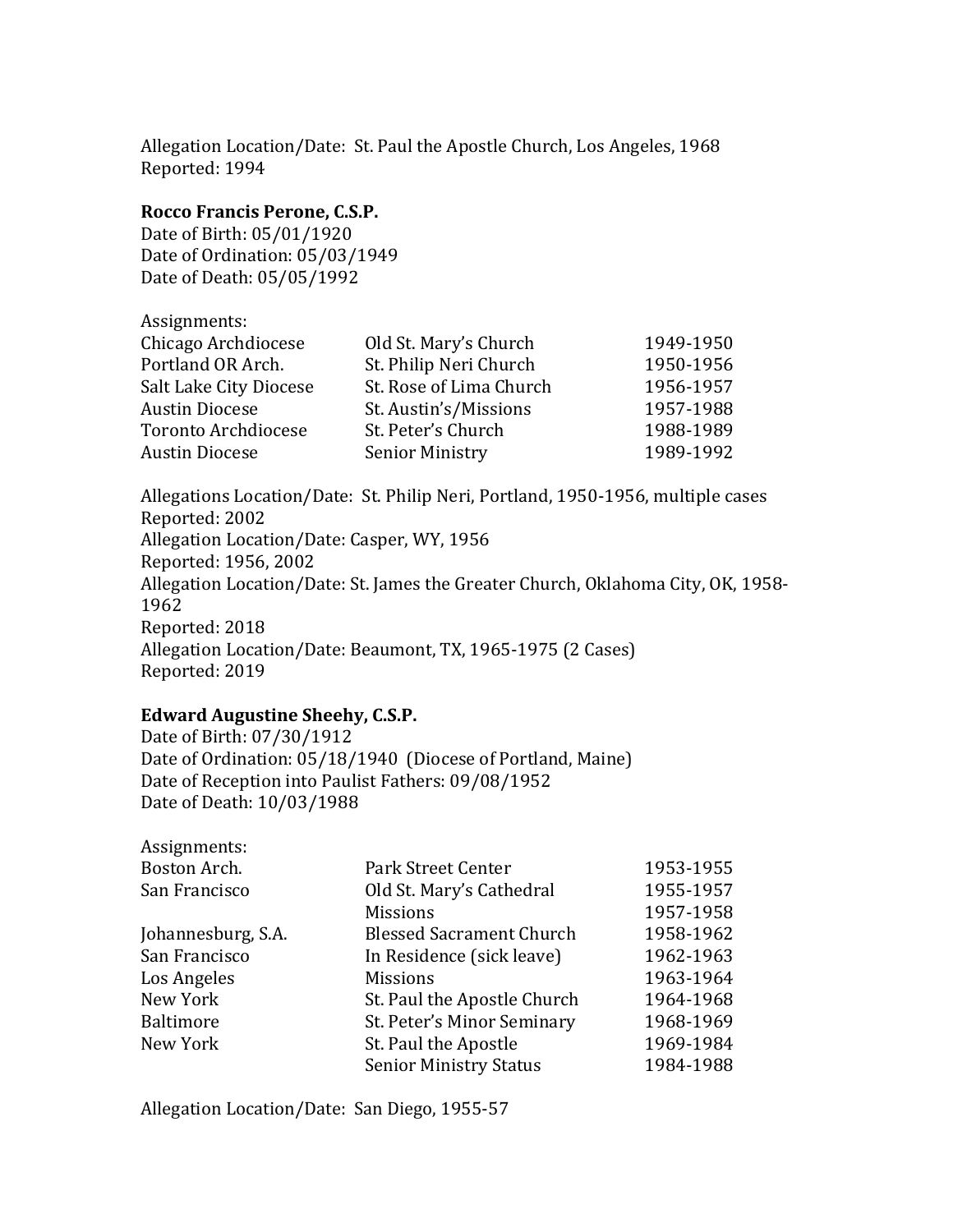Reported: 2003Part of Los Angeles Settlement

Allegation Location/Date: St. Peter's Minor Seminary, Baltimore, 1968 Reported: 2020

# **Francis Michael Sweeney, C.S.P.**

Date of Birth: 07/30/1934 Date of Ordination: 05/01/1961 Date of Death: 08/30/2013

| Assignments:            |                                                 |           |
|-------------------------|-------------------------------------------------|-----------|
| New York Arch.          | Good Shepherd Parish                            | 1961      |
| Boston Arch.            | <b>Park Street Center</b>                       | 1961-1962 |
| Minneapolis Arch.       | St. Lawrence Church                             | 1962-1964 |
| Los Angeles Arch.       | St. Paul the Apostle Church                     | 1964-1967 |
| Washington Arch.        | <b>Studies</b>                                  | 1967-1971 |
| <b>Columbus Diocese</b> | Newman Center                                   | 1971-1972 |
| Baltimore Arch.         | Johns Hopkins Campus Min.                       | 1972-1976 |
| Los Angeles Arch        | St. Marks University Parish UCSB                | 1976-1978 |
| <b>Washington Arch</b>  | St. Paul's College/Vocations                    | 1978-1982 |
| <b>Baltimore Arch</b>   | Univ. of Maryland Base Comm./Relay MD 1982-1994 |           |
| New York Arch.          | In Residence/Unassigned                         | 1994-1995 |
| Boston Arch.            | In Residence/Unassigned                         | 1995-2004 |
| New York Arch.          | In Residence/Unassigned                         | 2004-2013 |

Allegations Location/Date: University Base Community at Relay, MD, 1970. Reported: 1994.

Allegation Location/Date: University Base Community at Relay, MD, Unknown date Reported: 2018

# **Thomas Fergus Tierney, C.S.P.**

Date of Birth: 07/28/1899 Date of Ordination: 02/24/1938 Date of Death: 12/24/1972

Assignments: 

| Rome, Italy            | Santa Susanna Church        | 1924-1926 |
|------------------------|-----------------------------|-----------|
| New York Arch.         | St. Paul the Apostle Church | 1926-1927 |
| Portland OR Arch.      | St. Philip Neri Church      | 1927-1938 |
| New York Arch.         | St. Paul the Apostle Church | 1938-1940 |
| Charleston, SC Diocese | St. Andrew Church, Clemson  | 1940-1941 |
| <b>Austin Diocese</b>  | St. Austin's Church/Campus  | 1941-1950 |
| Boston Arch.           | St. Ann's Church            | 1950-1951 |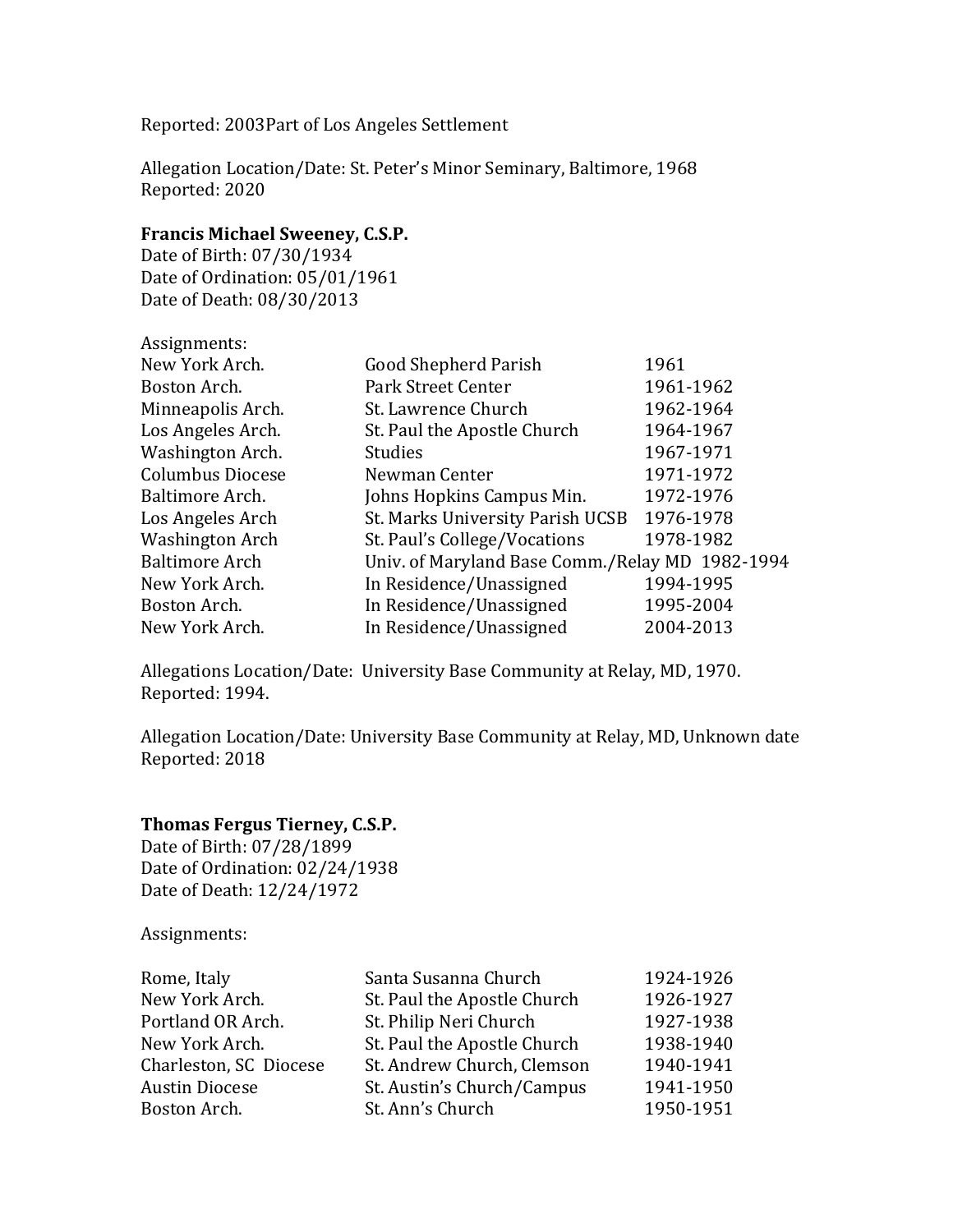| St. Peter's Church          | 1951-1952 |
|-----------------------------|-----------|
| St. Austin's Church         | 1952-1953 |
| St. Paul the Apostle Church | 1953-1956 |
| St. Andrew Church, Clemson  | 1956-1963 |
| St. Paul's College          | 1963-1964 |
| <b>Spiritual Director</b>   | 1964-1970 |
| St. Joseph's College        | 1970-1972 |
| St. Peter's Church/retired  | 1972.     |
|                             |           |

Allegation Location/Date: Austin, Texas 1943. Reported: 1993

### **DECEASED AND FORMER PAULIST FATHERS NAMED IN DIOCESAN LISTINGS**

*Some Catholic Dioceses have previously published lists of accused clergy. In these* instances, The Paulist Fathers did not have the opportunity to conduct an independent review. In addition, these claims were received after an accused priest was deceased and thus was unable to defend himself or deny the charges. Consequently, The Paulist Fathers now re-publishes those lists of names already in the public domain.

# **Rudolph Thomas Vorisek, C.S.P.**

Date of Birth: 11/01/1928 Date of Ordination: 05/03/1956 Date of Death: 05/18/2011

| Assignments:                |                                               |                  |
|-----------------------------|-----------------------------------------------|------------------|
| Boston Arch.                | Park Street Center                            | 1956 (June-Sept) |
| Washington Arch.            | St. Paul's College                            | 1956-1957        |
| Baltimore Arch.             | St. Peter's Minor Seminary                    | 1957-1968        |
| Los Angeles Arch.           | St. Mark's Univ. Parish-UCSB                  | 1968-1976        |
| <b>Grand Rapids Diocese</b> | <b>Catholic Information Center</b>            | 1976-1984        |
| New York Arch.              | St. Paul the Apostle/Hospital Chap. 1984-1992 |                  |
|                             | <b>Senior Ministry</b>                        | 1992-2011        |

Allegation Location/Date: St. Mark's University Parish, Goleta, CA, 1970. Reported 2013. 

# **Anthony Joseph Wilhelm**

Date of Birth: 10/11/1924 Date of Ordination: 05/01/1954 Left Priesthood: 8/20/1975 Date of Death: 7/7/1999